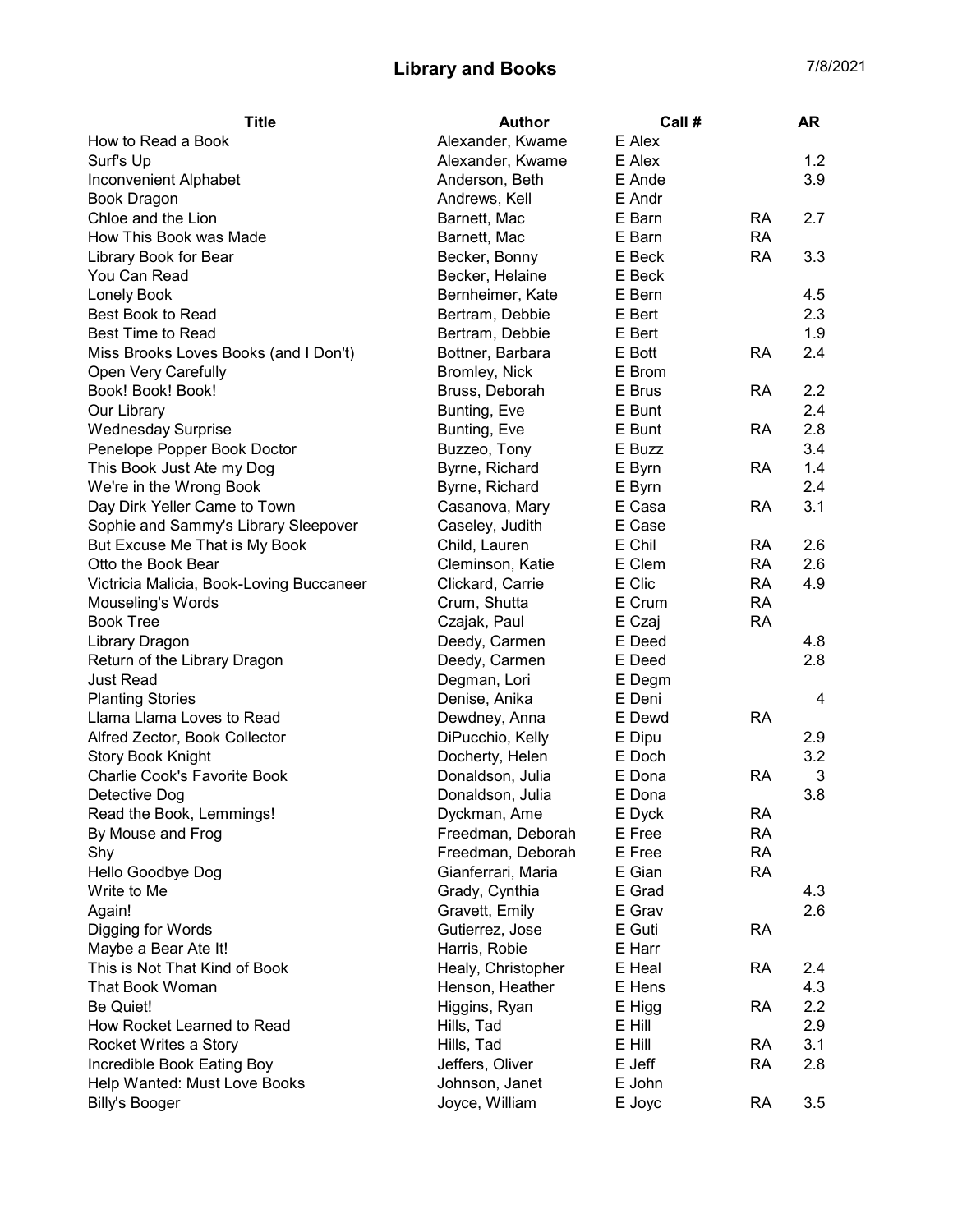## Library and Books 7/8/2021

| <b>Title</b>                                    | Author             | Call #           |           | <b>AR</b> |
|-------------------------------------------------|--------------------|------------------|-----------|-----------|
| Fantastic Flying Books of Mr. Morris Lessmore   | Joyce, William     | E Joyc           |           | 3.7       |
| Lady of the Library                             | Karcher, Angie     | E Karc           |           |           |
| <b>Bread for Words</b>                          | Keller, Shane      | E Kell           |           |           |
| <b>Library Mouse</b>                            | Kirk, Daniel       | E Kirk           |           | 4.4       |
| Open This Little Book                           | Klausmeier, Jesse  | E Klau           |           |           |
| Midnight Library                                | Kohara, Kazuno     | E Koha           |           | 2.8       |
| Let Me Finish                                   | Le, Minh           | E Le             | <b>RA</b> |           |
| Idea Jar                                        | Lehrhaupt, Adam    | E Lehr           | <b>RA</b> |           |
| Bats at the Library                             | Lies, Brian        | E Lies           |           | 3.1       |
| Froggy Goes to the Library                      | London, Jonathan   | E Lond           |           | 3         |
| Ronan the Librarian                             | Luebbe, Tara       | E Lueb           | <b>RA</b> | 2.7       |
| <b>Book Rescuer</b>                             | Macy, Sue          | E Macy           |           | 5         |
| <b>Balderdash</b>                               | Markel, Michelle   | E Mark           |           | 4.4       |
| Noah Webster's Fighting Words                   | Maurer, Tracy      | E Maur           |           |           |
| Perfectly Messed-Up Story                       | McDonnell, Patrick | E Mcdo           | <b>RA</b> | 1.4       |
| Winston the Book Wolf                           | McGee, Marni       | E Mcge           |           | 2.9       |
| Lola at the Library                             | McQuinn, Anna      | E Mcqu           |           | 2.2       |
| <b>Ghost Library</b>                            | Melling, David     | E Mell           |           |           |
| Wonderful Thing about Hiccups                   | Meng, Cece         | E Meng           | <b>RA</b> | 4.3       |
| How to Read a Story                             | Messner, Kate      | E Mess           |           | 2.9       |
| Tomas and the Library Lady                      | Mora, Pat          | E Mora           |           | 2.7       |
| Boy Who Was Raised by Librarians                | Morris, Carla      | E Morr           | <b>RA</b> | 4         |
| Dewey: There's a Cat in the Library             | Myron, Vicki       | E Myro           |           | 2.8       |
| Book Itch                                       | Nelson, Vaunda     | E Nels           |           | 3.3       |
| Not So Quiet Library                            | Ohora, Zachariah   | E Ohor           |           | 2.4       |
| Madeline Finn and the Library Dog               | Papp, Lisa         | E Papp           |           | 2.3       |
| Amelia Bedelia's First Library Card             | Parish. Herman     | E Pari           |           | 3.4       |
| How to Teach a Slug to Read                     | Pearson, Susan     | E Pear           |           | 2.4       |
| Miss Moore Thought Otherwise                    | Pinborough, Jan    | E Pinb           |           | 5.6       |
| Book Hog                                        | Pizzoli, Greg      | E Pizz           | <b>RA</b> |           |
| Aunt Chip and the Great Triple Creek Dam Affair | Polacco, Patricia  | E Pola           |           | 4.2       |
| <b>Bee Tree</b>                                 | Polacco, Patricia  | E Pola           | <b>RA</b> | 3.9       |
| Mermaid's Purse                                 | Polacco, Patricia  | E Pola           |           | 4.3       |
| <b>Word Collector</b>                           |                    |                  |           | 2.4       |
| This is Not a Picture Book                      | Reynolds, Peter    | E Reyn<br>E Ruzz |           | 0.8       |
|                                                 | Ruzzier, Sergio    |                  |           |           |
| Read It, Don't Eat It                           | Schoenherr, lan    | E Scho           |           |           |
| Dinosaur vs. the Library                        | Shea, Bob          | E Shea           |           |           |
| Tiger in My Soup                                | Sheth, Kashmira    | E Shet           |           | 1.5       |
| Mind Your Manners, B. B. Wolf                   | Sierra, Judy       | E Sier           | <b>RA</b> | 2.8       |
| Book for Escargot                               | Slater, Dashka     | E Slat           | <b>RA</b> |           |
| My Pet Book                                     | Staake, Bob        | E Staa           | <b>RA</b> | 3         |
| Bear Has a Story to Tell                        | Stead, Philip      | E Stea           | <b>RA</b> | 2.7       |
| Ideas are All Around                            | Stead, Philip      | E Stea           |           | 2.9       |
| Interrupting Chicken                            | Stein, David Ezra  | E Stei           | <b>RA</b> | 2.2       |
| Library                                         | Stewart, Sarah     | E Stew           |           | 3.3       |
| This Book of Mine                               | Stewart, Sarah     | E Stew           | <b>RA</b> |           |
| Construction                                    | Sutton, Sally      | E Sutt           | <b>RA</b> |           |
| Storyteller                                     | Turk, Evan         | E Turk           |           | 4.9       |
| Pumpkin Cat                                     | Turner, Ann        | E Turn           | <b>RA</b> | 3.6       |
| <b>Bearnard's Book</b>                          | Underwood, Deborah | E Unde           |           | 2.3       |
| Panda Problem                                   | Underwood, Deborah | E Unde           | <b>RA</b> |           |